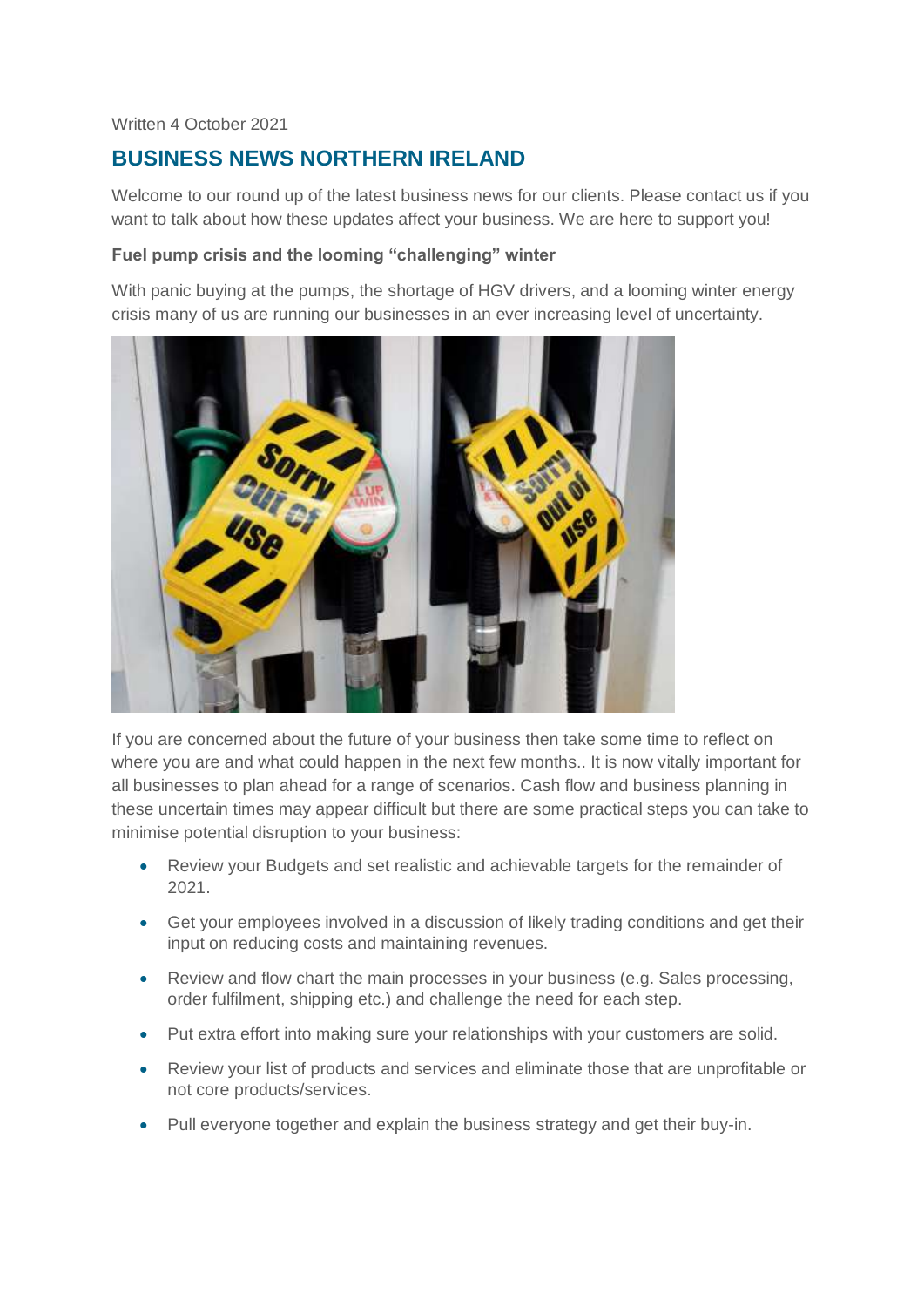| Six-month cash flow template                                                                                                   |                       |              |          |           |           |          |
|--------------------------------------------------------------------------------------------------------------------------------|-----------------------|--------------|----------|-----------|-----------|----------|
| If you receive cash or card for sales at the point of sale, this could help with                                               |                       |              |          |           |           |          |
| estimating cash surplus / deficit for the next 3-6 months' time.                                                               |                       |              |          |           |           |          |
|                                                                                                                                |                       |              |          |           |           |          |
|                                                                                                                                | <b>Cash estimates</b> |              |          |           |           |          |
|                                                                                                                                | <b>March</b><br>€     | <b>April</b> | May<br>€ | June      | July      | August   |
| A Cash from sales                                                                                                              | 2500                  | €<br>1650    | 900      | €<br>2500 | €<br>5000 | €<br>800 |
|                                                                                                                                | 350                   | 750          | 800      | 150       | 1250      | 750      |
| <b>B</b> Cash out to suppliers<br>C Employee / owner costs                                                                     | 450                   | 450          | 450      | 450       | 450       | 450      |
| D Distribution and Marketing costs                                                                                             | 125                   | 125          | 125      | 125       | 125       | 125      |
| E Heat light and similar Costs                                                                                                 | 75                    | 75           | 75       | 75        | 75        | 75       |
| F Rent and rates                                                                                                               | 750                   | 750          | 750      | 750       | 750       | 750      |
| <b>G</b> Other                                                                                                                 | 50                    | 50           | 50       | 25        | 25        | 25       |
| H TOTAL COSTS (Add B to G)                                                                                                     | 1800                  | 2200         | 2250     | 1575      | 2675      | 2175     |
| Net Cash surplus or deficit (sales less costs) A<br>less <sub>H</sub><br>PUT THIS FIGURE IN SURPLUS / DEFECIT<br><b>BFI OW</b> | 700                   | $-550$       | $-1350$  | 925       | 2325      | $-1375$  |
| <b>Bank Balance brought forward</b>                                                                                            | $\Omega$              | 700          | 150      | $-1200$   | $-275$    | 2050     |
| Surplus (deficit)                                                                                                              | 700                   | $-550$       | $-1350$  | 925       | 2325      | $-1375$  |
| <b>Balance C/CF</b>                                                                                                            | 700                   | 150          | $-1200$  | $-275$    | 2050      | 675      |

Please talk to us about cash flow planning for the next few months, we can help with a template so you can do this yourself or work together to produce estimates for a variety of scenarios.

## **House price review - Office for National Statistics (ONS) latest survey released**

The ONS have released their latest analysis identifying the types of areas that are seeing the fastest house price growth during the coronavirus pandemic, and who could be at risk of being priced out.

Rising house prices and private rents mean that some workers are at risk of being priced out of living in rural and coastal areas, contributing to skill shortages in the tourism and hospitality industries that their local economies rely on. Young and low paid workers in tourist hotspots are increasingly facing the prospect of being unable to afford to live there.

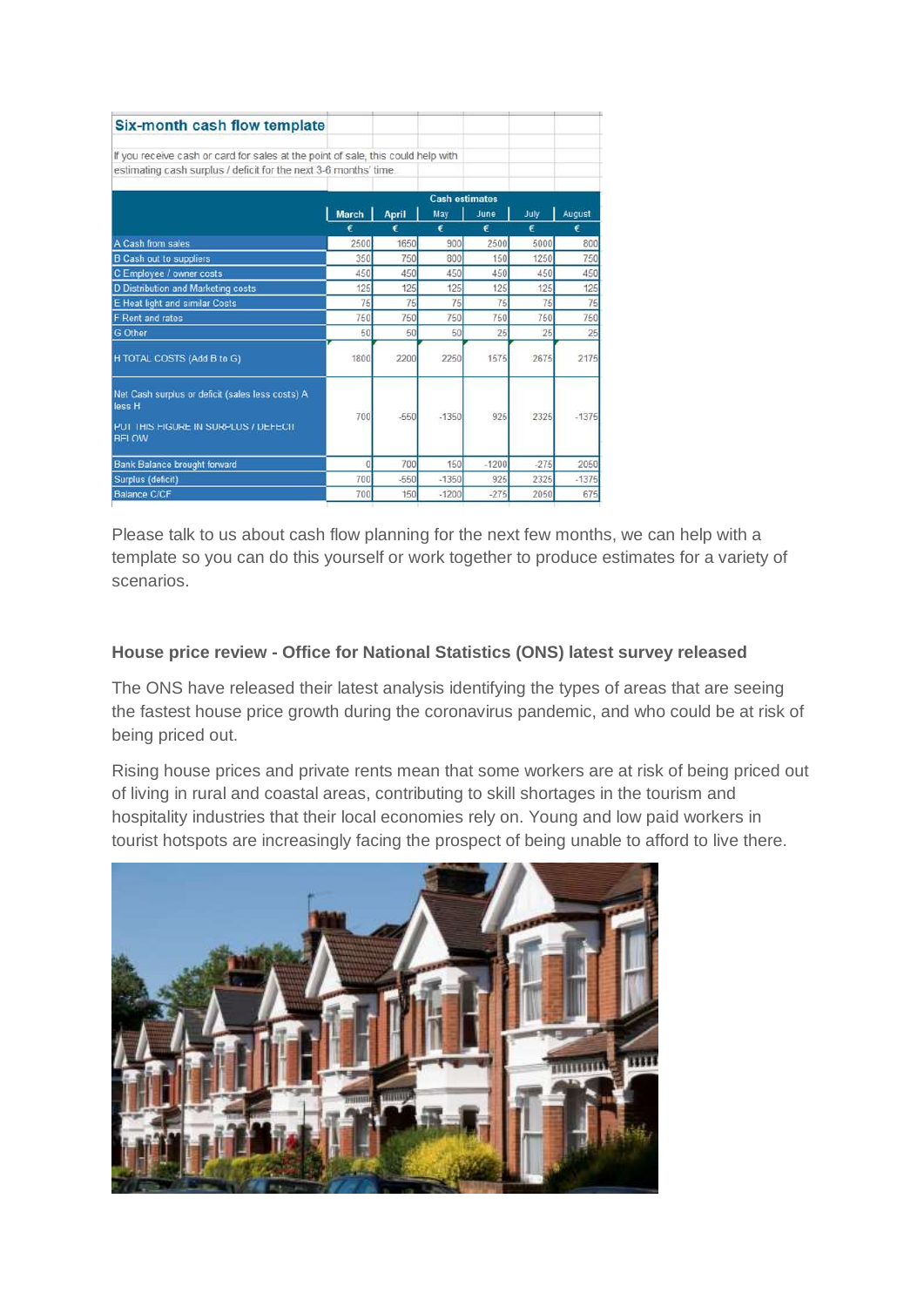Despite falling from a record high in June, the average UK house price (£256,000) increased by 8.0% in July 2021 compared with the previous year.

House prices were rising at three times the national rate in some rural and coastal areas in July, such as Conwy in North Wales (25.0%), North Devon (22.5%) and Richmondshire in the Yorkshire Dales (21.4%), continuing a trend seen during the coronavirus (COVID-19) pandemic.

Meanwhile, the seven areas that recorded house price falls in July were all London boroughs.

House prices are increasing partly because of temporary changes to taxes paid on property purchases (including Stamp Duty in England and Northern Ireland), but they also reflect a shift in consumer preferences with growth being driven by rural and coastal areas.

Prospective home buyers are seeking more space, with prices for detached houses (9.0% growth in July) consistently rising faster than terraced houses (7.7%) or flats (6.1%).

As a result, people living in rural and coastal areas – particularly the young and those on lower incomes – are at risk of being priced out of the housing market.

This could be contributing to hospitality businesses being unable to fill vacancies, with the industry being predominant in tourist areas and containing a high proportion of young and low paid workers.

See: [Coronavirus and house price growth -](https://www.gov.uk/government/statistics/coronavirus-and-house-price-growth?utm_medium=email&utm_campaign=govuk-notifications&utm_source=71d9417f-58ea-40c2-9c98-f6fc2b840c47&utm_content=daily) GOV.UK (www.gov.uk)

#### **Deadline for Covid-19 sick pay**

The UK Government has updated its guidance for claims made under the Coronavirus Statutory Sick Pay Rebate Scheme. Employers can only claim back statutory sick pay paid to employees due to Covid-19 who were off work on or before 30 September 2021.

The Coronavirus Statutory Sick Pay Rebate Scheme will repay employers the Statutory Sick Pay paid to current or former employees. You must submit or amend claims on or before 31 December 2021.

See: Check if you can claim back Statutory Sick Pay paid to employees due to coronavirus (COVID-19) - [GOV.UK \(www.gov.uk\)](https://www.gov.uk/guidance/claim-back-statutory-sick-pay-paid-to-employees-due-to-coronavirus-covid-19)

#### **HMRC Publish Guidance on New Penalty Regime for Late Returns**

Finance Act 2021 introduced a new regime for late VAT returns that will apply to VAT periods commencing on or after 1 April 2022 and to other returns at a later date.

HMRC have now published detailed guidance on the new rules. The reforms come into effect:

for VAT taxpayers from periods starting on or after 1 April 2022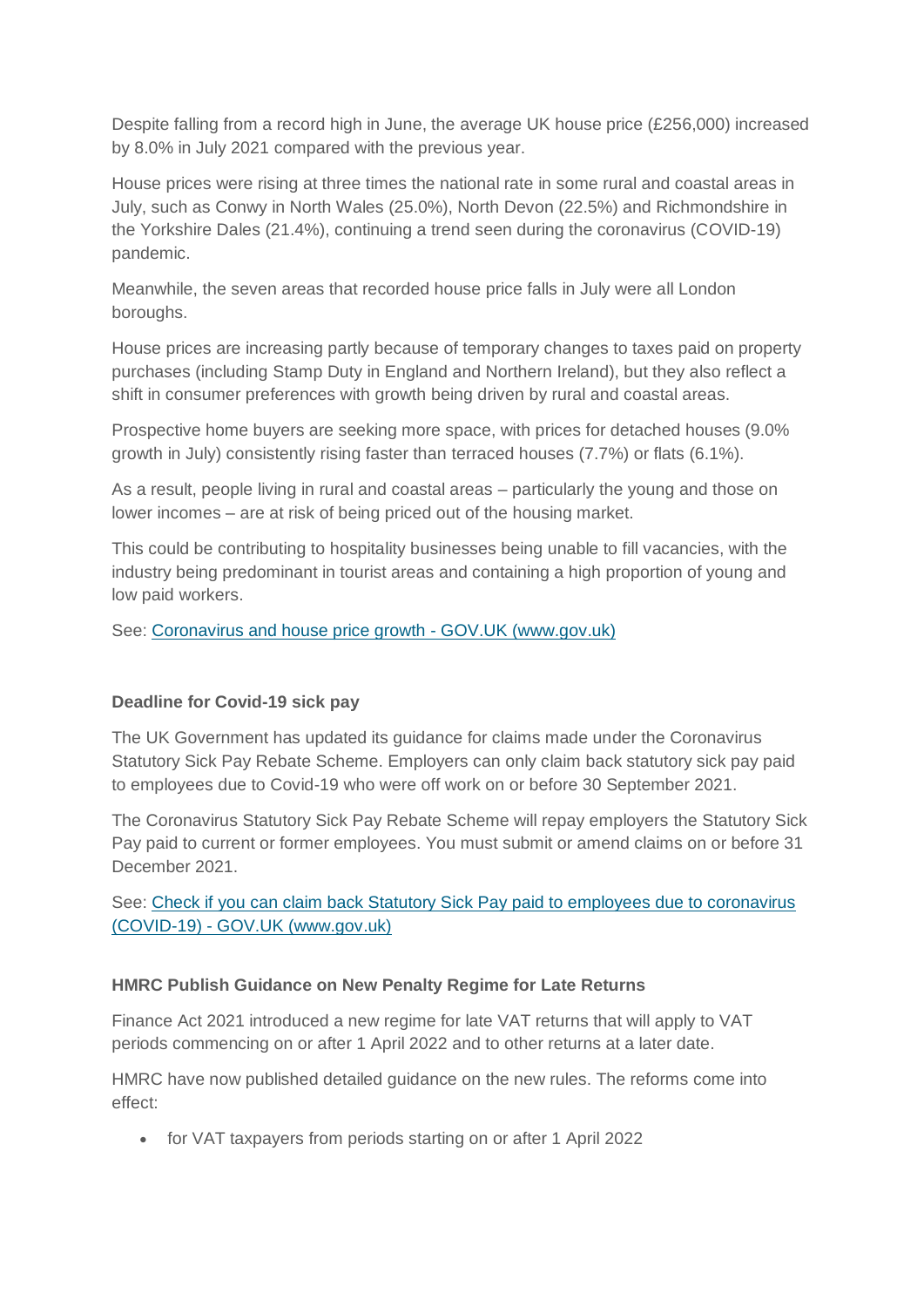- for taxpayers within MTD for Income Tax Self-Assessment (ITSA), from the tax year beginning 6 April 2024
- for all other ITSA taxpayers, from the tax year beginning 6 April 2025

The new regime will be a points-based system and will operate in a similar way to motoring penalties in that the points will elapse after a period of time depending on the regularity of the returns.

For details see: [Penalties for late submission -](https://www.gov.uk/government/publications/penalties-for-late-submission) GOV.UK (www.gov.uk)

## **Tips and Gratuities should go to staff not the employer**

The Government is to make it illegal for companies not to pass on tips to their employees. This comes after some major restaurant chains were accused of keeping 10% of tips given to staff.

The Department for Business Energy and Industrial Strategy (BEIS) have announced that new legislation, to be introduced within a year, would help about two million people in the hospitality industry. An updated consultation response was published on 24 September:

See: [Tipping, gratuities, cover and service charges consultation: government response](https://assets.publishing.service.gov.uk/government/uploads/system/uploads/attachment_data/file/1020132/tipping-consultation-government-response.pdf)  [\(publishing.service.gov.uk\)](https://assets.publishing.service.gov.uk/government/uploads/system/uploads/attachment_data/file/1020132/tipping-consultation-government-response.pdf)

The current rules for taxing tips, gratuities and service charges are complex and, whilst all tips are taxable, national insurance does not currently apply where the payment is given directly to the staff member.

For current HMRC guidance on the taxation of tips, gratuities and service charges:

See: [Tips at work: Tips and tax -](https://www.gov.uk/tips-at-work/tips-and-tax) GOV.UK (www.gov.uk)

#### **UK Stickers have now replaced GB stickers**

The guidance on what UK goods vehicle operators need to do to carry out international road haulage has changed to refer to the change from GB stickers to UK stickers as UK stickers have now replaced GB stickers.

There will be new rules for transporting goods to or through Europe from 2022. These will affect you if you use vans or heavy goods vehicles (HGVs).

See: [Carry out international road haulage -](https://www.gov.uk/guidance/carry-out-international-road-haulage?utm_medium=email&utm_campaign=govuk-notifications&utm_source=2e305290-484e-45be-a6af-8c756ef32d7e&utm_content=daily) GOV.UK (www.gov.uk)

#### **Government seeks views on contingency proposals for mandatory certification**

A policy proposal has been published for mandatory vaccine certification as a contingency measure under the government's Autumn and Winter Plan.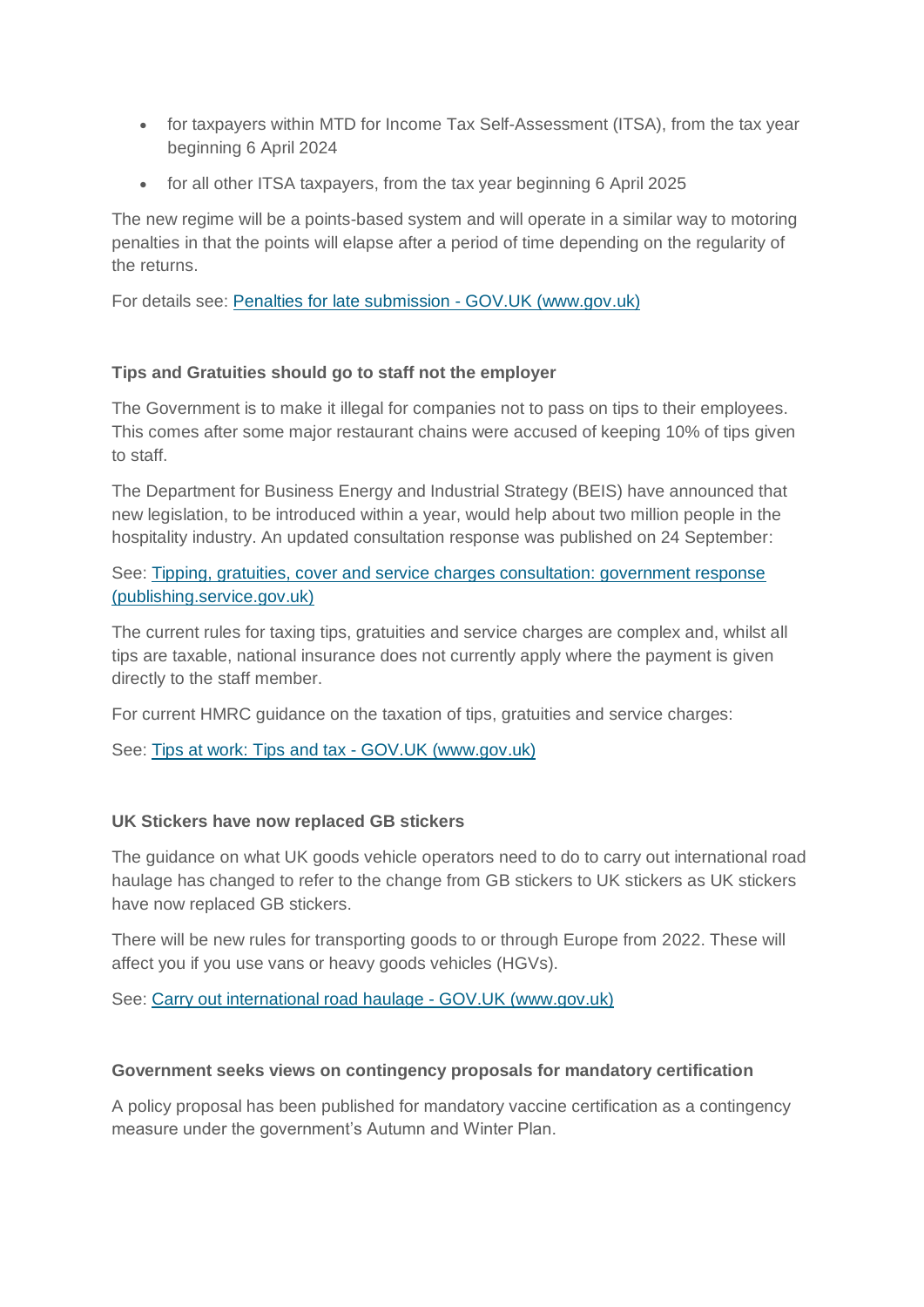The government states it remains confident 'Plan A' will prevent the NHS from facing unsustainable pressure and certification will not be required but mandatory vaccine-only certification could potentially be introduced in certain settings as part of 'Plan B'.

The proposal for mandatory COVID certification in a Plan B scenario fulfils the commitment, set out in the Autumn and Winter Plan, to provide organisations with more detail about the proposed certification regime that would be introduced as part of Plan B.

The government invites feedback on these proposals. A call for evidence runs until 11 October.

See: [Government seeks views on contingency proposals for certification -](https://www.gov.uk/government/news/government-seeks-views-on-contingency-proposals-for-certification?utm_medium=email&utm_campaign=govuk-notifications&utm_source=151df901-2113-454d-baa9-47cdf254d796&utm_content=daily) GOV.UK [\(www.gov.uk\)](https://www.gov.uk/government/news/government-seeks-views-on-contingency-proposals-for-certification?utm_medium=email&utm_campaign=govuk-notifications&utm_source=151df901-2113-454d-baa9-47cdf254d796&utm_content=daily)

## **Gift Aid Awareness Day 2021**

Gift Aid is a tax relief for individuals which enables them to give the income tax or capital gains tax that they pay directly to a charity on top of their donation. In effect it adds 25p for every £1 donated to a charity. Gift Aid is an important tax relief worth £1.3 billion to the charity sector. This year's Gift Aid Awareness Day is taking place on Thursday 7 October 2021. Charity Finance Group (CFG) are asking UK-based charities, small, medium and large, to spread the "#TickTheBox" message far and wide on 7 October 2021. CFG have produced a 2021 campaign pack for use, which includes logos, posters, infographics and a banner.

See: Charity Finance Group [| Gift Aid Awareness \(cfg.org.uk\)](https://www.cfg.org.uk/tickthebox?utm_source=CFG+Web+Subscribers&utm_campaign=eb43072c8a-Fortnightly+newsletter_COPY_01&utm_medium=email&utm_term=0_d9d5e7cf12-eb43072c8a-294795529)

## **Allergen Labelling Changes For Prepacked For Direct Sale (PPDS) Food**

On 1 October 2021, the law on allergen labelling for pre-packed for direct sale (PPDS) foods changed. This means that any food business selling PPDS foods must include full ingredients on the product label with allergenic ingredients emphasised within that list.



To help support food businesses, the Food Standards Agency (FSA) has launched a PPDS Hub featuring useful information including new labelling guidance for PPDS foods and guides that will be helpful to specific sectors including bakery, butchers, fast food and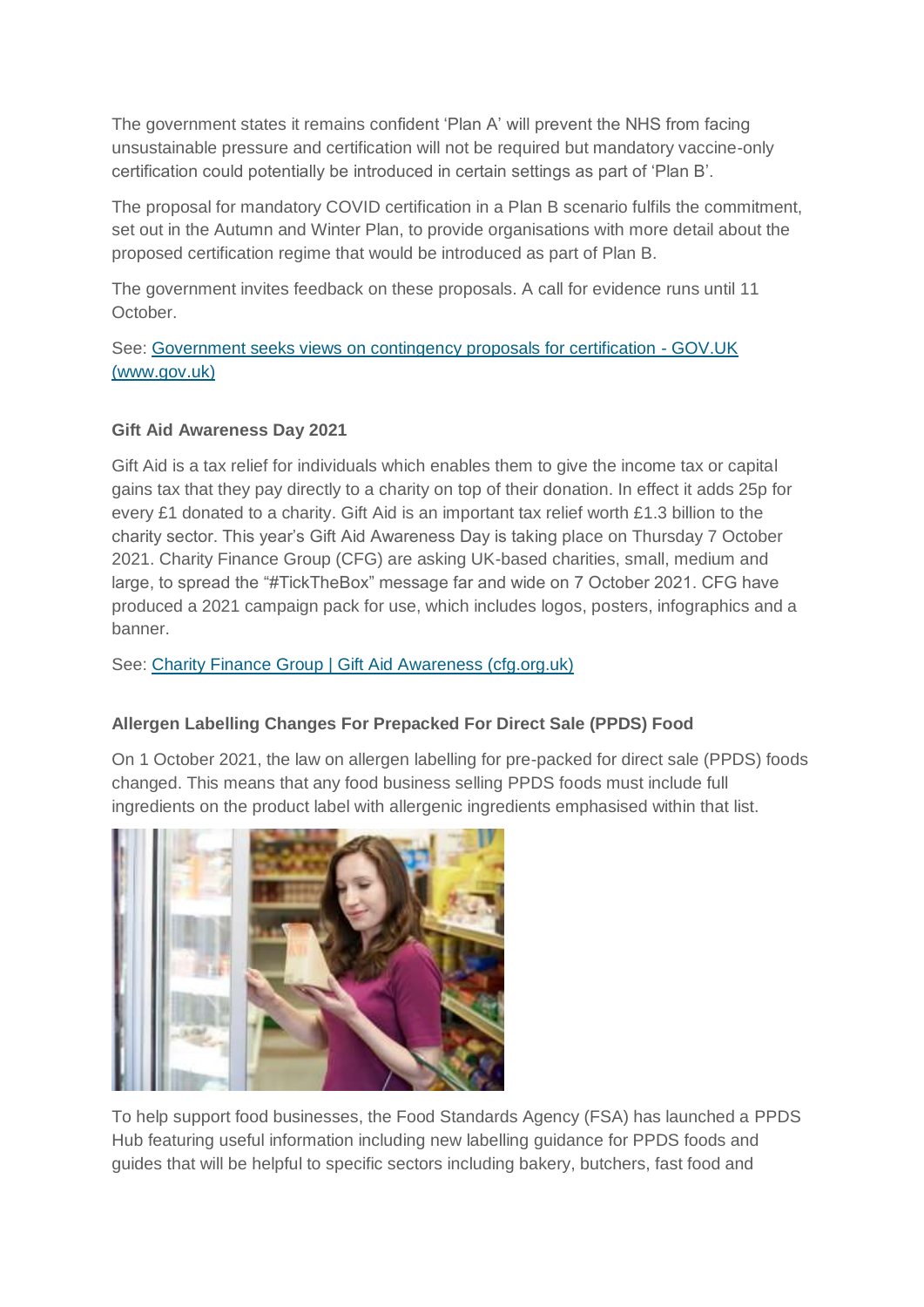takeaways, mobile sellers, restaurants, cafes and pubs, and schools. The guides give practical information on PPDS and how these changes could impact a food business.

# See: [Allergen labelling changes for prepacked for direct sale \(PPDS\) food | Food Standards](https://www.food.gov.uk/allergen-labelling-changes-for-prepacked-for-direct-sale-ppds-food)  **[Agency](https://www.food.gov.uk/allergen-labelling-changes-for-prepacked-for-direct-sale-ppds-food)**

#### **Industrial Energy Transformation Fund Phase 2 Autumn 2021**

IETF Phase 2 provides grant funding for feasibility and engineering studies, industrial energy efficiency and deep decarbonisation projects.

The Department for Business, Energy and Industrial Strategy (BEIS) has opened the new Industrial Energy Transformation Fund (IETF) Phase 2: Autumn 2021 competition window.

Businesses in England, Wales and Northern Ireland can bid for a share of up to £60 million in grant funding through the new competition window, which is open for applications until 6 December 2021.

See: [Industrial Energy Transformation Fund \(IETF\) Phase 2: Autumn 2021 -](https://www.gov.uk/government/publications/industrial-energy-transformation-fund-ietf-phase-2-autumn-2021) how to apply - [GOV.UK \(www.gov.uk\)](https://www.gov.uk/government/publications/industrial-energy-transformation-fund-ietf-phase-2-autumn-2021)

#### **Pump priming grants for Horizon Europe proposals**

Grants of up to £5,000 are now available to help UK businesses collaborate with partners in other countries to develop bids for Pillar 2 of Horizon Europe.

The funding, provided by the UK's Department for Business, Energy & Industrial Strategy, aims to develop collaborative activity between UK and EU/associated countries' entities. This activity should focus on Pillar 2 of Horizon Europe, which is Global Challenges and European Industrial Competitiveness.

The purpose of this call is not to implement the proposed projects that will be submitted to Horizon Europe, but to give the UK-based partners the resources needed to collaborate with EU organisations and stakeholders to further develop the idea and the market opportunities.

The funding can be used in a variety of ways, including feasibility studies, application advice and training, partnership building, and dedicated time to take forward an application.

Proposals are welcome:

- in all disciplines engineering, natural sciences, medical sciences, humanities, and social sciences
- from research institutes and universities based in the UK and any other type of organisations eligible for Horizon Europe funding, including SMEs, charities and companies

The first wave of this call closes for submissions on 13 October 2021 at 17:00.

See: [Horizon Europe Pump Priming Collaboration between UK and EU Partners | The British](https://www.thebritishacademy.ac.uk/funding/Horizon-Europe-Pump-Priming-Collaboration-between-UK-and-EU-Partners/)  [Academy](https://www.thebritishacademy.ac.uk/funding/Horizon-Europe-Pump-Priming-Collaboration-between-UK-and-EU-Partners/)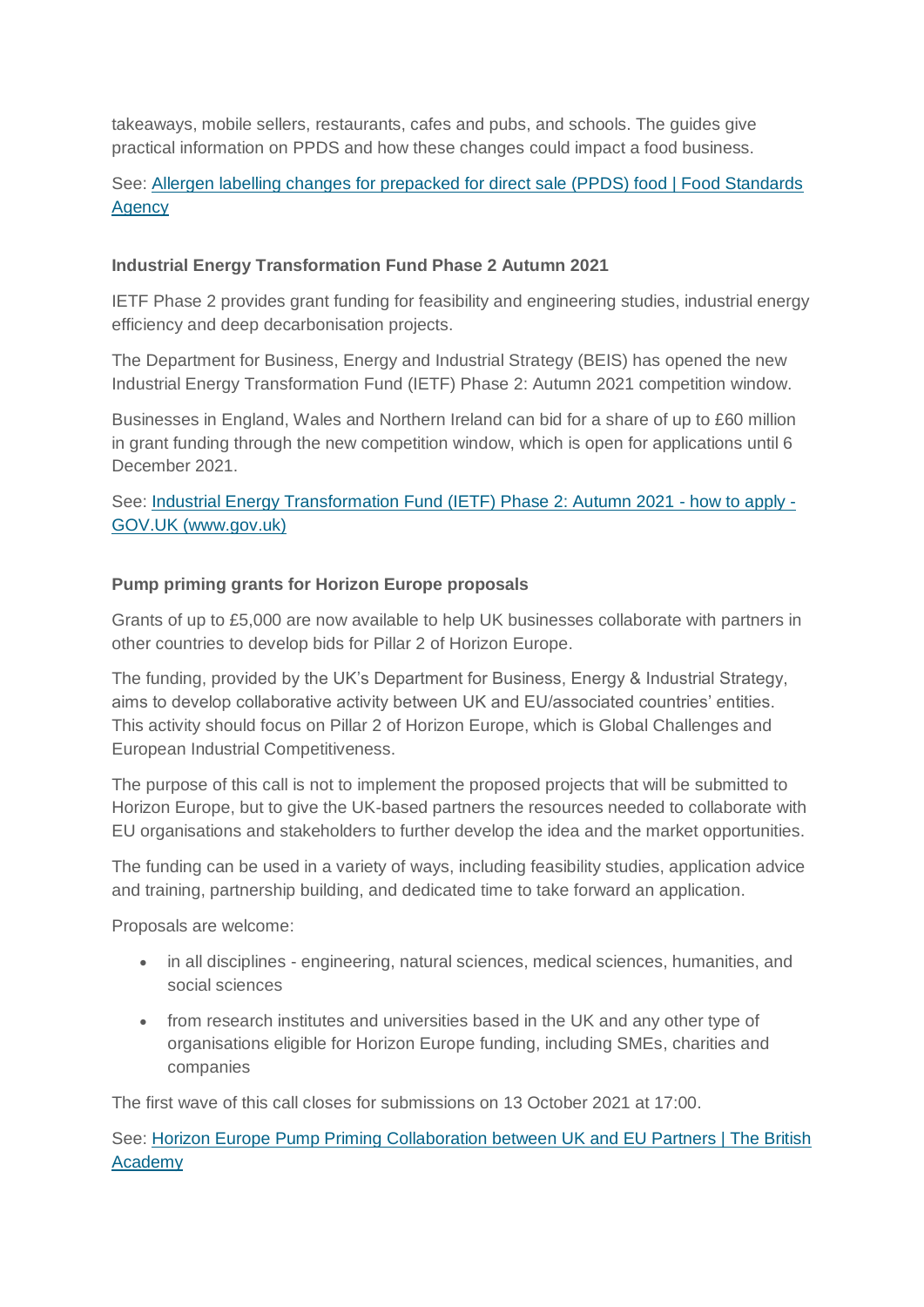## **Social distancing in retail and indoor visitor attractions**

Last week the Executive considered the existing regulations and has agreed to remove the legal requirement to socially distance in retail and indoor visitor attractions. They ask that those responsible for these venues, and those attending them, continue to utilise all other available mitigations such as hand sanitising, good ventilation, and using one way systems where possible. The wearing of a face covering remains a legal requirement in these settings.

The Executive has also decided to remove the requirement to socially distance in indoor seated venues such as theatres, concert halls and cinemas. For this sector they advise that additional mitigating measures are utilised, including proof of being fully vaccinated, or proof of a negative lateral flow rapid test, or proof of natural immunity from a positive PCR test undertaken in the previous 30-180 days.

## See: Statement on Executive decisions - [social distancing | The Executive Office](http://www.executiveoffice-ni.gov.uk/news/statement-executive-decisions-social-distancing)  [\(executiveoffice-ni.gov.uk\)](http://www.executiveoffice-ni.gov.uk/news/statement-executive-decisions-social-distancing)

## **CE marking for Mechanical Engineering**

This November, Invest Northern Ireland will be hosting a free, online seminar on CE marking for Mechanical Engineering.

CE marking is mandated by European Directives. UKCA marking is mandated by UK Statutory Instruments. Many products are covered by these directives and, to be placed on the European and GB market, must bear the 'CE' or 'UKCA' mark – it is a legal requirement.

After Brexit it still remains important for companies to make sure that their product technical files and Declarations of Conformity are comprehensive, up to date and clearly documented whether products are being sold to GB customers or to EU markets.

This seminar is based primarily on the Machinery Directive. It provides guidance on compliance and assists participants to determine the route that is most appropriate, costeffective and efficient for their product.

The webinar will be presented over two half-days on Wednesday, 17 November 2021 and Thursday 18 November 2021.

See: [Webinar: CE marking for Mechanical Engineering \(nibusinessinfo.co.uk\)](https://www.nibusinessinfo.co.uk/content/webinar-ce-marking-mechanical-engineering)

#### **Road Safety (Safe Travel) Grant Scheme**

Individuals and groups from the voluntary and community sector can apply for grants of up to £10,000 to develop and run projects aimed at improving road safety or the take up of active travel in local communities. You can only apply as an individual if you are working in partnership with a community group. The group must be involved in the application process.

To qualify, groups must be properly set up, have a bank account and be able to finish the project by 4 March 2022.

See: [Road safety grant scheme | nidirect](https://www.nidirect.gov.uk/articles/road-safety-grant-scheme)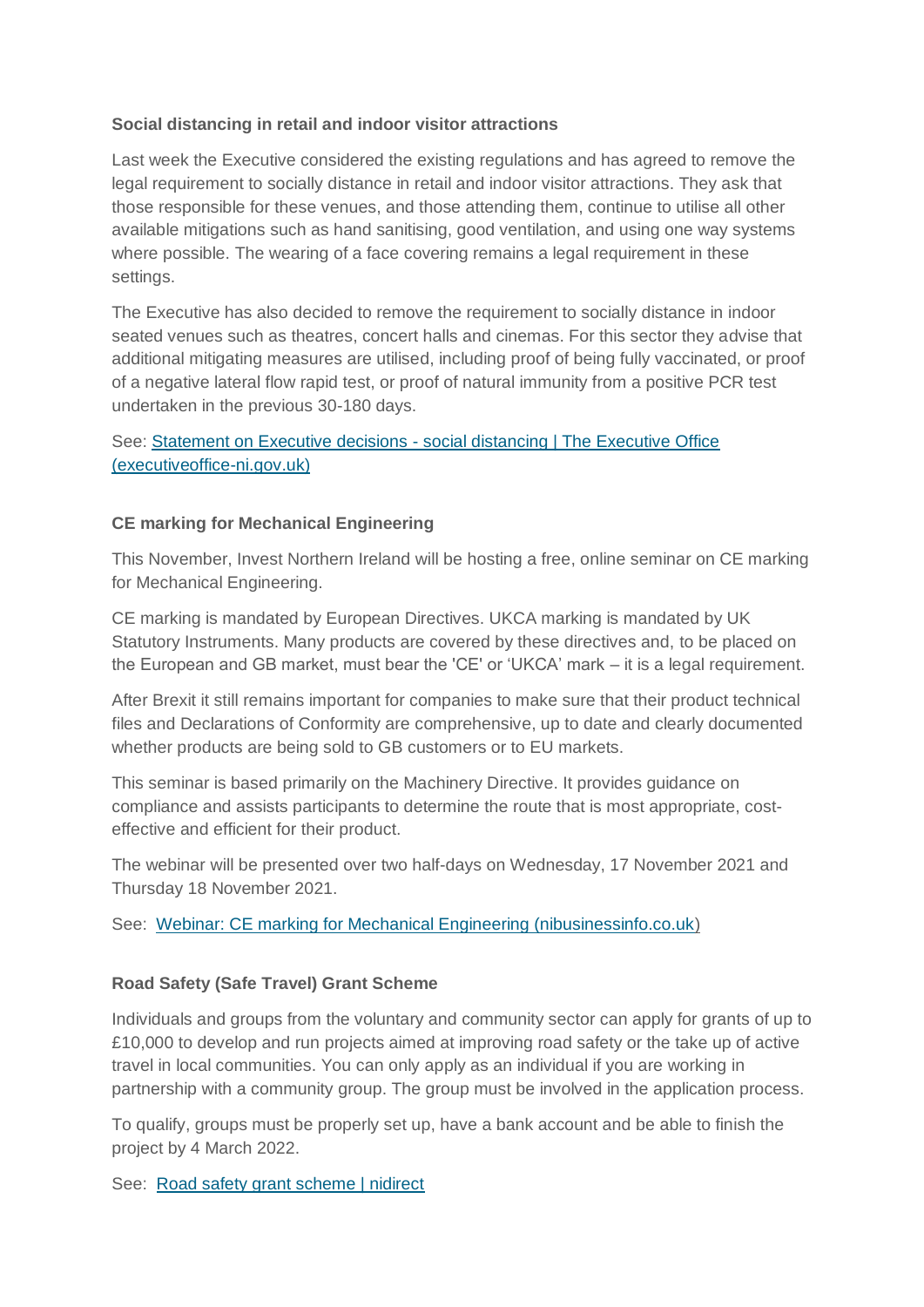## **Practical export skills workshops**

A Series of interactive one-day workshops to equip businesses with the skills to sell outside Northern Ireland are available and organised by Invest NI. The workshops offer new, emerging exporters the opportunity to develop their knowledge of exporting processes and help the more experienced exporters to refresh and update their understanding of best practice in this area.

See: [Practical export skills workshops \(nibusinessinfo.co.uk\)](https://www.nibusinessinfo.co.uk/content/practical-export-skills-workshops)

## **Business and academia prosperity partnership: fifth round**

Apply for funding to support an established research partnership between business and academic institutions. The Engineering and Physical Sciences Research Council (EPSRC) Prosperity Partnerships funding opportunity aims to fund business-led research that arises from an industrial need, with the work being co-delivered between the business and academic partners.

The opportunity is aimed at supporting excellent, world leading fundamental research which has clear benefit to the businesses involved, resulting in accelerated impact arising from the new knowledge, innovations, or technologies.

See: [Business and academia prosperity partnership: fifth round \(nibusinessinfo.co.uk\)](https://www.nibusinessinfo.co.uk/content/business-and-academia-prosperity-partnership-fifth-round)

## **NI Apprenticeship Awards 2022**

The Northern Ireland Apprenticeship Awards 2022 will recognise and reward excellence in apprenticeships from apprentices, employers and training providers. The awards are about showcasing the very best within the Department of the Economy's (DfE) apprenticeship programmes and the opportunities available.

Applications are now open for the four award categories:

- Apprentice of the Year (Levels 2-3)
- Higher Level Apprentice of the Year (Level 4+)
- Large Employer Award (employers with more than 250 employees)
- Small Medium Enterprises Award (employers with fewer than 250 employees)

Apprentices, employers and training providers are encouraged to enter the awards. The deadline for applications is 12 noon on Friday 29 October 2021.

See: [Northern Ireland Apprenticeship Awards 2022 | Department for the Economy](https://www.economy-ni.gov.uk/apprenticeawards2022)  [\(economy-ni.gov.uk\)](https://www.economy-ni.gov.uk/apprenticeawards2022)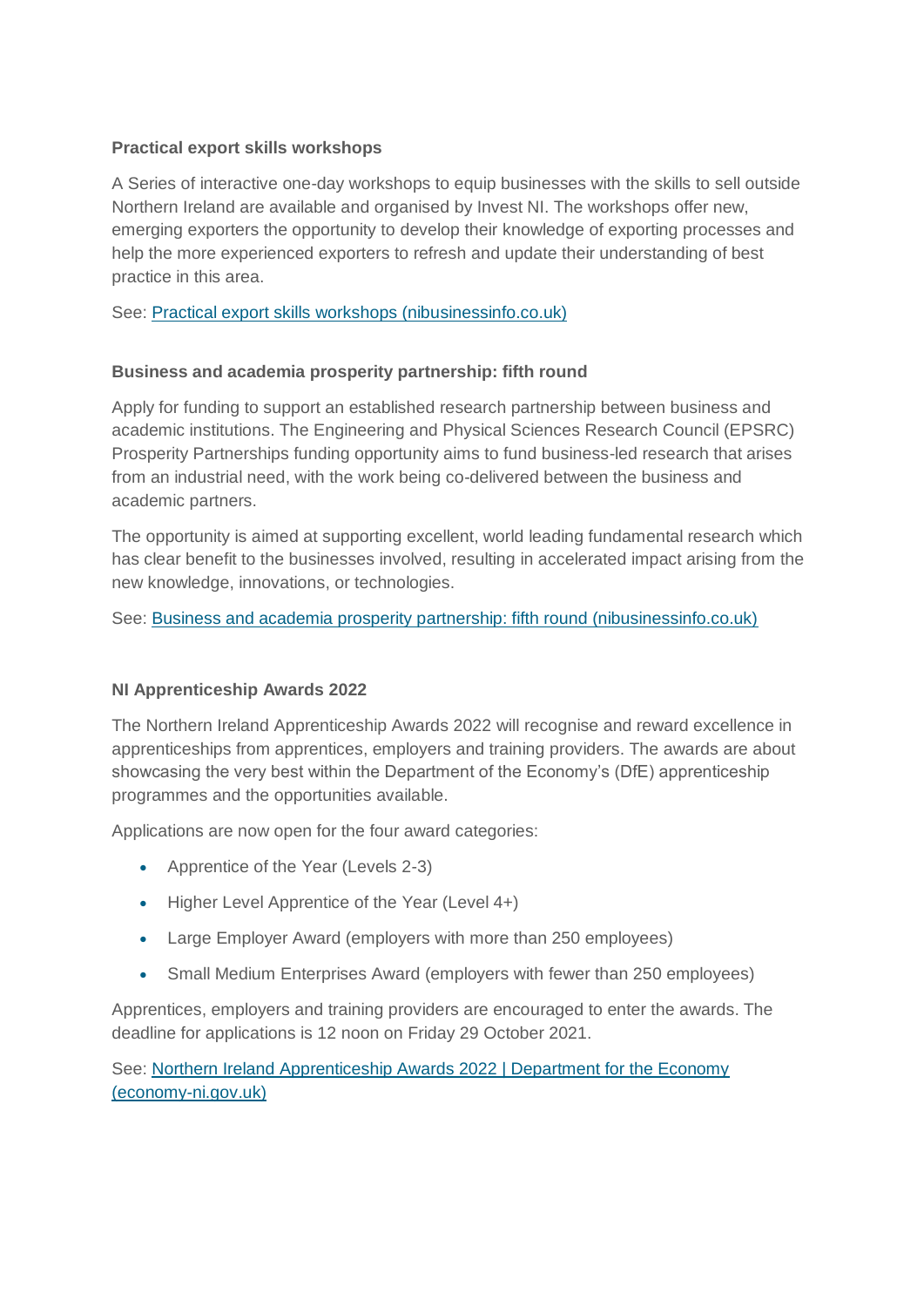## **Apply for Co-Founders 2022**

The Co-Founders Programme can help turn your side project in to a start-up or you can join others to progress their idea. Catalyst's Co-Founders is a unique entrepreneurship programme that helps you form a team with like-minded individuals, build creative confidence and develop a product that customers really want.

The programme has a two phased approach. Phase 1 (Co-Founders Core) focuses on cofounding a start-up team and validating your team's start-up idea. It's a competitive process and if successful you will graduate onto phase two of the programme (Co-Founders+), which focuses on accelerating your start-up journey.

#### See: Co-Founders - [Start-up Programme 2022 -](https://wearecatalyst.org/events/co-founders/) We Are Catalyst

#### **COVID-19 vaccinations and restrictions: Guidance for businesses**

There is now Equality Commission guidance to help employers and service providers comply with anti-discrimination law if considering restrictions to those not vaccinated for COVID-19.

Whether discretionary 'no jab, no job' or 'no jab, no entry' policies are lawful is a question that should be considered from several legal perspectives, such as data protection law, human rights law and, from the Equality Commission's perspective, anti-discrimination law.

The Equality Commission has published two new guides to help businesses stay on the right side of anti-discrimination law.

In this guidance the Equality Commission examines the anti-discrimination law perspective if employers were considering restrictions to jobs based on whether someone has received their COVID-19 vaccinations.

See: [COVID-19 vaccinations and restrictions: Guidance for businesses](https://www.nibusinessinfo.co.uk/content/covid-19-vaccinations-and-restrictions-guidance-businesses)  [\(nibusinessinfo.co.uk\)](https://www.nibusinessinfo.co.uk/content/covid-19-vaccinations-and-restrictions-guidance-businesses)

#### **20 high quality training places on Assured Skills Academy with Version 1**

Economy Minister Gordon Lyons has announced 20 training places on a new Assured Skills Academy with IT services provider Version 1. Successful applicants to the Assured Skills Academy will receive eight weeks of industry-relevant pre-employment training at Belfast Met. Completing the Academy guarantees an interview for a role with Version 1 in Belfast.

The Assured Skills Academy is the second in a series of six following the announcement in June that the company is creating 180 jobs.

See: [Lyons announces 20 high quality training places on Assured Skills Academy with](http://www.economy-ni.gov.uk/news/lyons-announces-20-high-quality-training-places-assured-skills-academy-version-1)  [Version 1 | Department for the Economy \(economy-ni.gov.uk\)](http://www.economy-ni.gov.uk/news/lyons-announces-20-high-quality-training-places-assured-skills-academy-version-1)